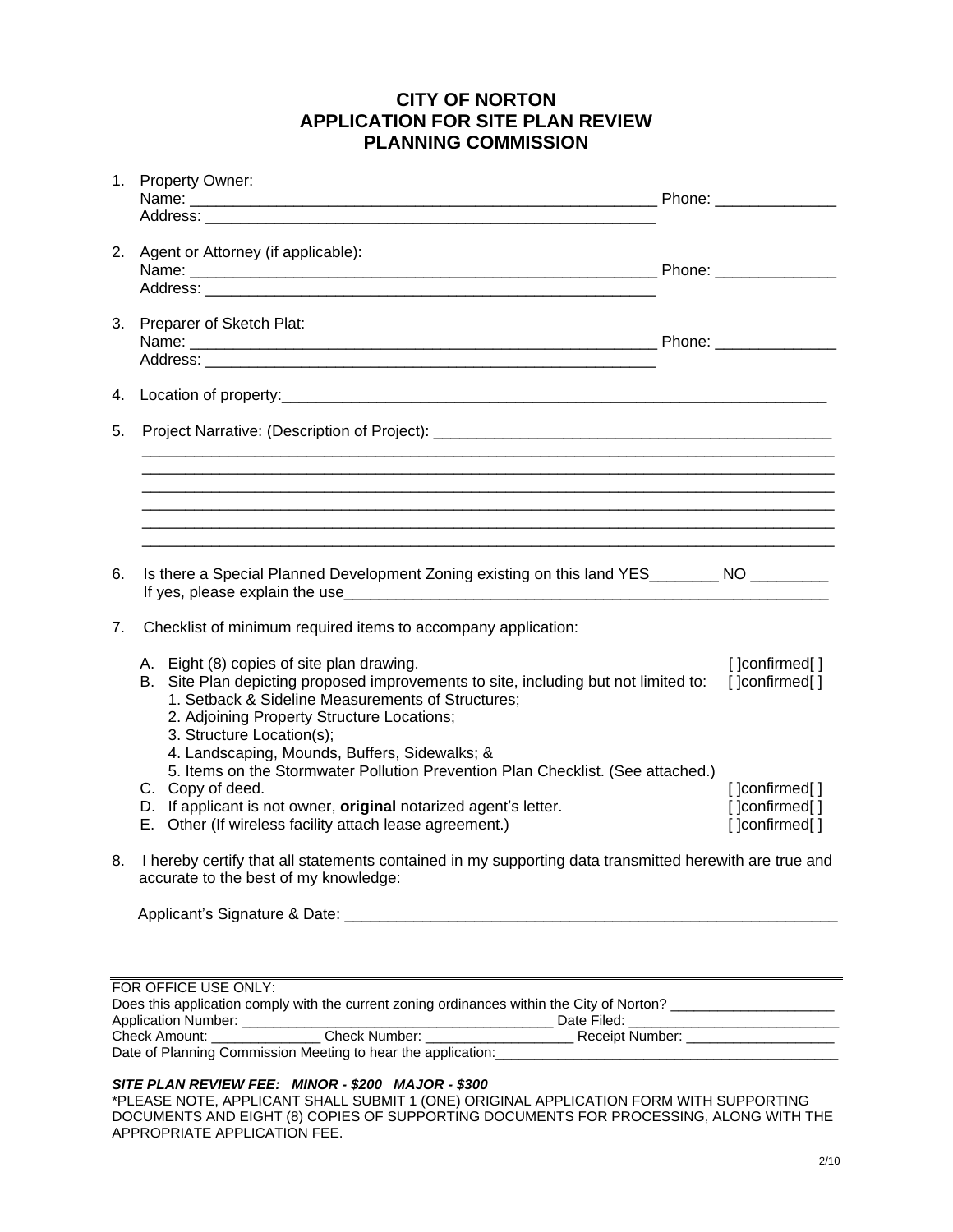I:\msodata\Boards & Commissions\PC\PC Application Forms\SITE PLAN REVIEW Rev. 2/10

## **1257.04 MAJOR SITE PLANS**

- (a) Major Site Plan Required. A major site plan shall be submitted for the following:
	- (1) An application for a conditional use permit;
	- (2) On lots located in multi-family, business, industrial, and recreation districts and in any other locations required by this Zoning Code:
		- A. New construction, substantial renovation, or expansion of a building, structure, or other site improvement; &
		- B. The establishment of a new use, or a substantial change of use;
	- (3) In any residential district, any new building (other than a single-family dwelling or accessory to a single-family dwelling) or a change of use of such a building.
- (b) Application Requirements. A major site plan application shall include the following information unless the Zoning Inspector determines that certain information is not necessary for review of the particular site plan:
	- (1) A completed site plan application form, signed by the property owner or authorized representative;
	- (2) A fee as required by action of Council;
	- (3) Name of the development and the name, address, and phone number of the owner and applicant;
	- (4) Drawing scale, north arrow, and date of preparation;
	- (5) Locations and dimensions of lot lines based on a survey, deed, plat, or other legal delineation;
	- (6) Existing topography, proposed topography, and proposed finished grades, at a maximum onefoot contour interval;
	- (7) Locations, acreage, and floor areas of existing and proposed uses, easements, and encroachments on the property;
	- (8) Location of all required yards;
	- (9) Proposed building locations, dimensions, net floor area, locations of entrances and exits, height and number of stories, and finished grade elevations. Locations, dimensions, and description or illustration of all other structures including fences and signs. For multi-family residential developments, the number, type, and minimum floor area of dwelling units;
	- (10)Drainage plan, including all open and enclosed drainage structures and surface drainage, and calculations of off-site impacts in a manner approved by the City Engineer;
	- (11)Locations of existing and proposed refuse disposal facilities and plans for screening;
	- (12)Vehicular and pedestrian circulation plan, that is, a plan showing the planned route of vehicles and pedestrians onto, through, and out of the site, including any safety considerations. Proposed location, layout, dimensions, and area for all parking, loading, drives, and walkways, curbs, and curb cuts. Surface types of all paved areas. Number of parking spaces provided and the number of spaces required by this Zoning Code;
	- (13)Planting and Landscape Plan including: botanic names, common names, location, quantity, diameter, and height at installation and at maturity of all proposed living and non-living landscape materials and existing materials to be preserved; types and locations of proposed groundcovers and mulches; dimensions, materials, colors, and appearance of all sides of fences, walls, ornamental lighting and other landscape and screening features (including location and contours of proposed berms at one-foot intervals); measures to be taken to protect new and preserve existing trees during construction; identification of existing trees, large shrubs, formal planting areas, and hedges to be removed;
	- (14)Elevation drawings or renderings, with scale clearly shown, of all sides of the proposed structures, illustrating the proposed designs of the elevations of the buildings, signs, fences, and other structures and identifying materials and colors thereof. Locations and dimensions of all wall openings, including windows and doors, vents, etc. Locations and dimensions, finish and colors of all roof and wall-mounted fixtures, equipment, poles, including locations of utility service installations, electrical and phone meters or service boxes. Material samples and/or paint chips of roofing, exterior wall surfaces, and other prominent features and surfaces; &
	- (15)Such other relevant data as may be required to ascertain the compliance of the proposed development with the plans and laws of the City of Norton.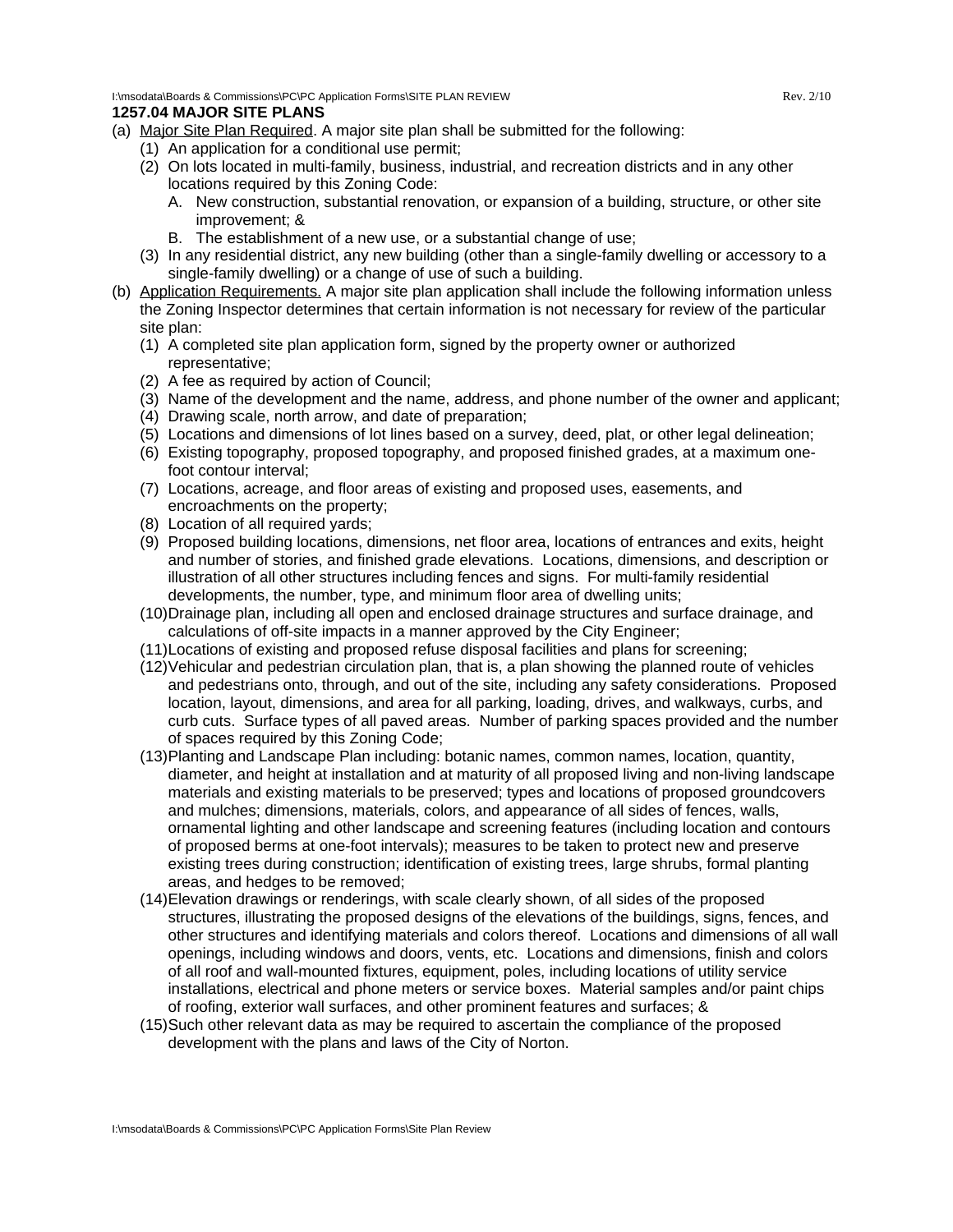# **CHECKLIST FOR ITEMS IN STORMWATER POLLUTION PREVENTION PLAN**

Minimum Standards: Address all minimum components of NPDES permit and conform to specifications (Water Management and Sediment Control for Urbanizing Areas).

SITE PLAN-Essential Components

- **[] VICINITY MAP**-Map locating the site in relation to the surrounding area. Indicate location of receiving waters.
- **[] LIMITS OF CLEARING AND GRADING**-Indicate the limits of earth disturbing activity, include borrow, spoil and stockpile areas.
- **[] EXISTING VEGETATION**-Show existing tree lines, unique vegetation and areas that may affect erosion and sediment controls. For example show a grassed area to be used as a filter strip in conjunction with a silt fence.
- **[] SOILS**-Show boundaries of the different soil types. A table relating relevant information concerning each soil type may be necessary.
- **[] EXISTING DRAINAGE PATTERNS**-Drainage patterns should be evident on plan. Indicate size of drainage area contributing to the site at the point of entrance.
- **[] SPECIAL NOTES FOR CRITICAL AREA**-Give details and specifications for practices for protecting streams, steep slopes, etc.
- **[] SITE DEVELOPMENT**-Show all planned locations of buildings, parking facilities, roads, utilities, etc. Existing facilities should also be shown.
- **[] LOCATION OF PRACTICES**-Show the location of erosion and sediment control and stormwater management practices to be used. Water ponding facilities should be drawn to scale and show the amount of contributing drainage area.
- **[] SURFACE WATER LOCATIONS**-Show locations of springs, wetlands, streams, lakes, etc. on or within 200 feet of the site.
- **[] DETAIL DRAWINGS**-Any structural practices used should be explained and illustrated with detail drawings.
- **[] SPECIFICATIONS FOR STABILIZATION**-Specifications for temporary and permanent seedings, mulching, construction entrances, etc. should be given or referenced.
- **[] CONSTRUCTION SEQUENCE**-Provide a schedule relating the implementation of erosion and sediment control practices and stormwater management practices to major construction operations.
- **[] MAINTENANCE AND INSPECTION**-Provide notes and information regarding maintenance for each practice to assure continued performance. Provide notes regarding necessary inspection intervals, records, etc.
- **[] SPECIFIC NOTES TO AID CONTRACTOR**-Two notes in particular should be placed on the plan to meet NPDES requirements: "Sediment ponds and perimeter sediment controls shall be implemented as the first step of grading and within seven days from the start of grubbing and shall continue to function until upland areas are restabilized." And "Disturbed areas which will remain unworked for a period of 21 days or greater shall be stabilized with seeding and mulching or other appropriate means within 7 days."

-Other Essential Components

- **[] PROJECT DESCRIPTION**-Briefly describe the nature and type of the land disturbing activity. Usually this is self evident from the plan.
- **[] RECEIVING WATERS**-Name and location of the immediate receiving stream or surface water(s) and the subsequent receiving waters.
- **[] STORMWATER RUNOFF CONSIDERATIONS**-Show the pre-construction and post-construction runoff coefficients including information such as the acreage of the project and method used to calculate runoff.
- **[] CALCULATIONS**-Show sufficient calculations for reviewing the design of temporary sediment basins and traps, permanent stormwater facilities, diversions, channels, etc.